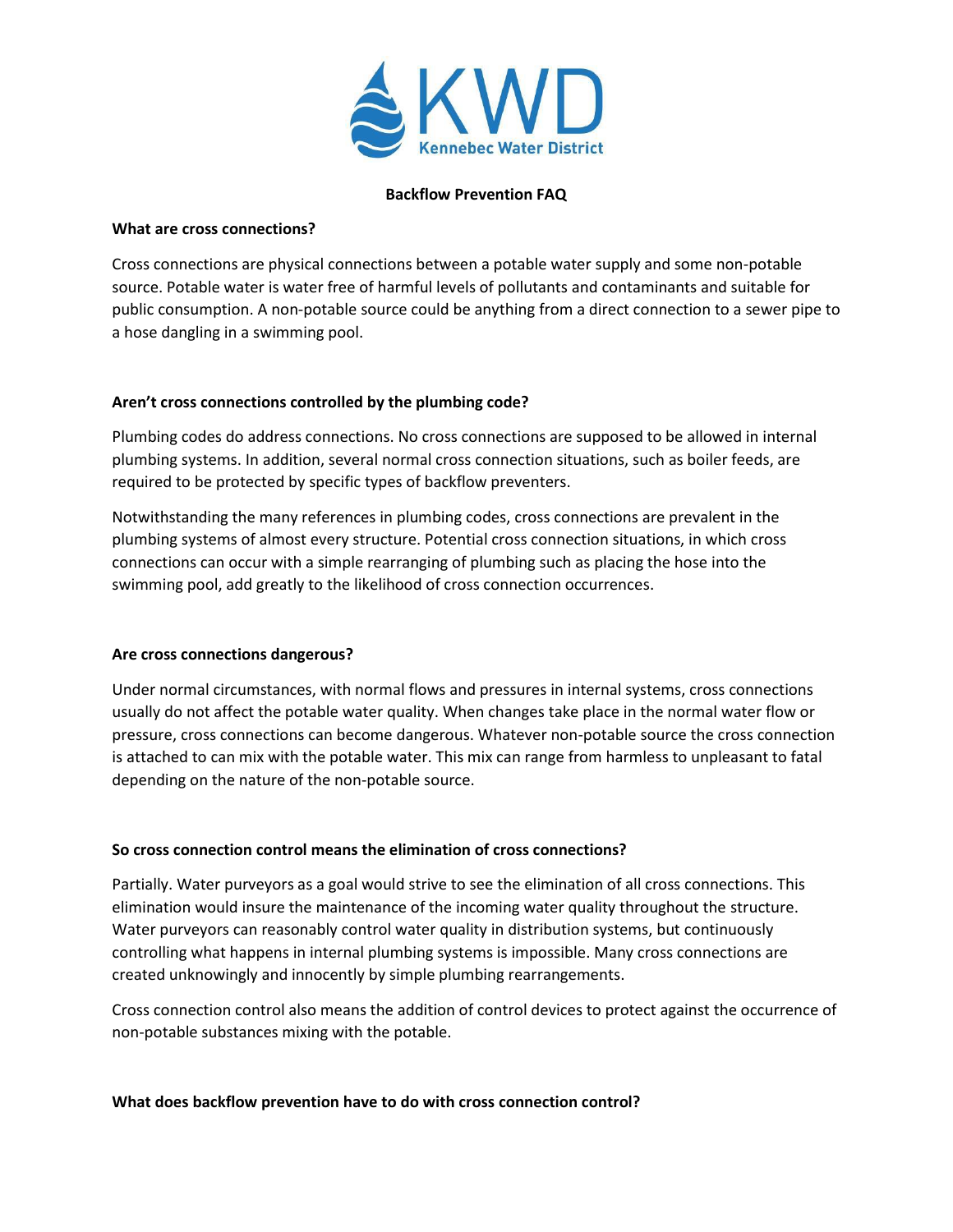

Backflow is a hydraulic condition that may occur during several types of events such as hydrant flows, main breaks, or any other system hydraulic imbalance. In many backflows conditions water pressure is lowered at one point in the system, and water at a higher elevation or higher pressure moves in a direction opposite to its normal flow. If backflow occurs where a cross connection to a non-potable substance exists, the substance can enter and pollute the water system.

Backflow prevention involves the installation of devices, backflow preventers, to prevent the consequences of backflow incidents by minimizing the chances of non-potable substances mixing with potable water.

# **Can't I tell when backflow occurs and take suitable action to minimize the consequences?**

Backflow in plumbing systems is often unnoticed. Many times, it happens silently without the knowledge of any resident. It may occur briefly during a pressure fluctuation only to have normalcy restored before notice is taken of the situation. If the normal potable water was contaminated during the low-pressure period, the tainted water may still be present in the internal plumbing of the structure. Even with dilution with the normal water supply, the tainted water, depending on the contaminating substance, may contain enough of that contaminant to present health risks if ingested or if skin contact is made.

# **What can be done to reduce risks?**

Public water purveyors are required to have a cross connection control program in place. Kennebec Water District has such a program. Under KWD's program, each structure is required to have an appropriate backflow prevention device on its service entrance. This policy is known as containment. Containment effectively keeps any contaminants generated by a cross connection in the structure within the structure and out of the public water supply's distribution system. KWD requires different types of backflow preventers based on the degree of hazard potential within the structure. A hospital, with devices such as sterilizers and aspirators connected to the internal water system, requires a top-of-theline reduced pressure zone (RPZ) device, whereas a normal residence without any special water uses requires a low-end dual check backflow preventer. The devices vary in protective capabilities and in cost.

# **What if I have no cross connections in my home or business?**

Many homes and businesses do contain no apparent cross connections. The potential for development of a cross connection, however, is available in all homes and businesses. This potential risk must be addressed just as an existing physical cross connection must be addressed. KWD is seeking to protect 100% of the services within its distribution system. By completing this program, each structure will be protected from contamination or pollution originating within another structure on the distribution system.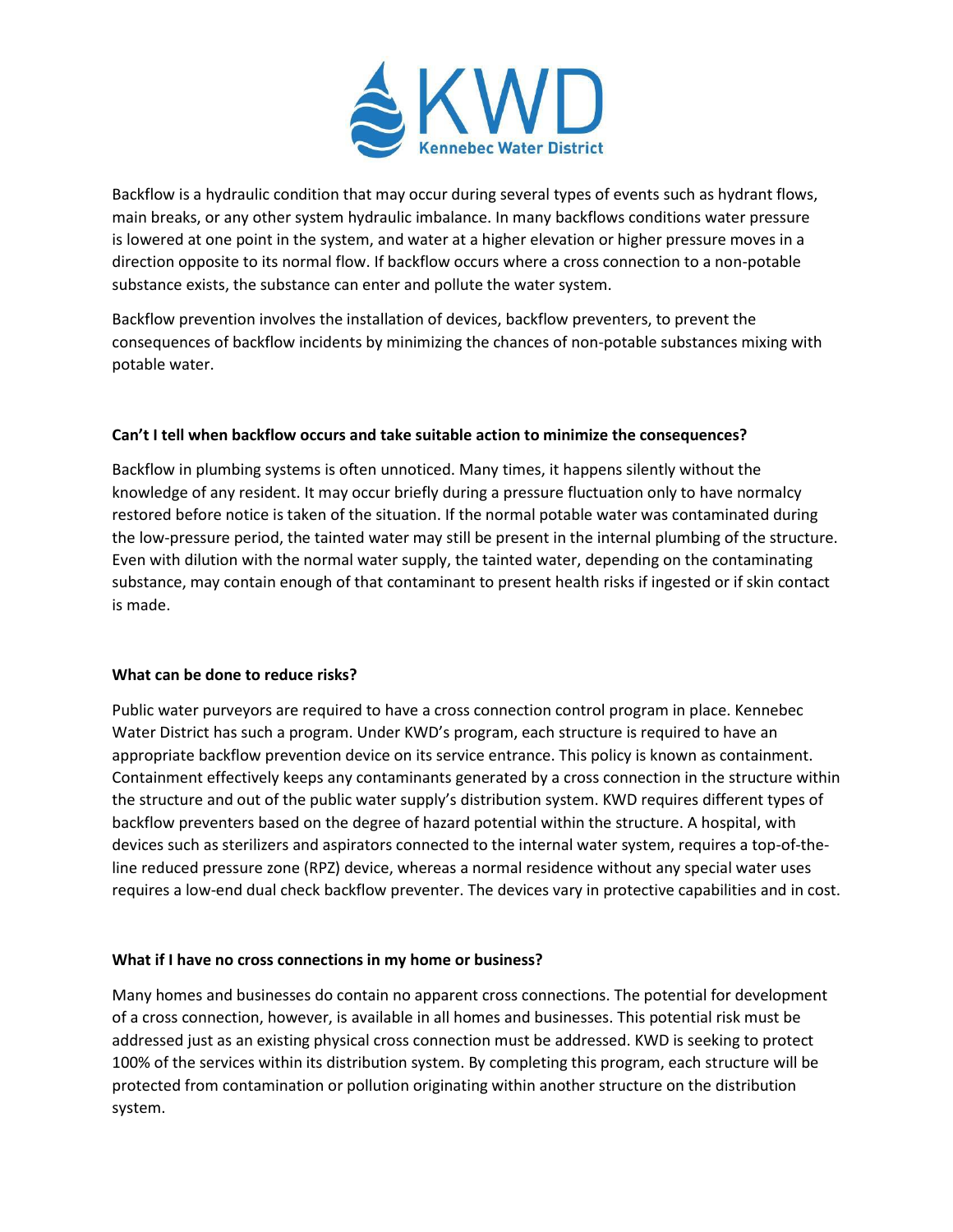

#### **What are the possible cross connections in a residential home?**

There are many possibilities for cross connections within residential structures. As mentioned before, the extension of a hose into a non-potable substance, whether it is a pool, a sewer during a flushing procedure, a darkroom or laundry sink, or into any other foreign substance is a typical residential cross connection occurrence. The lawn and garden fertilizer and pesticide unit that attaches directly onto an outside hose is a classic cross connection scenario that has resulted in several documented backflow incidents.

Some household appliances such as garbage disposals and washing machines have direct connections between the potable water system and sewer line or dirty water source. Also, many toilet fill valves, located in the tank of the toilet, are not of the anti-siphon design and may allow tank water to be drawn back into the household plumbing during backflow. Even a PVC garden hose left in the hot summer sun may increase in pressure to force water containing chemicals leached from the plastic hose itself back into the household plumbing.

# **With the device on my service entrance aren't I still subject to backflow within the building?**

Yes. The containment device is intended to protect the public water system. It will act to reduce the occurrence of backflow within the structure as well, but it will not completely prevent backflow from taking place internally. For this reason, knowledge of how backflow occurs and what steps can be taken to reduce the potential for a backflow incident in each building is essential. In industrial and commercial structures some fixture isolation occurs where additional backflow preventers are installed to protect against specific hazards. This fixture isolation can also take place on a residential level and is highly recommended.

In fact, hose bib backflow preventers are an easy way to prevent backflow involving outside hoses. Inspecting the internal plumbing of each structure within a distribution system would be a daunting, impossible task for a water purveyor, and help from individual owners is necessary to control all possibilities.

# **What is thermal expansion, and what does it have to do with my new backflow preventer?**

Thermal expansion is the buildup of pressure within the plumbing system of a structure due to the heating of water. When water is heated it expands. If the water is contained in an enclosed pipe while it is heated, it continues to increase in pressure until something gives. In a household plumbing system with a hot water heater or boiler, water is being heated frequently for the domestic needs of the household. If the pressure increase caused by the water heater's heating action is not relieved in some way – normally by someone opening a faucet on a hot water line – then the pressure continues to increase. When the system pressure reaches the preset level of the temperature /pressure (T/P) relief